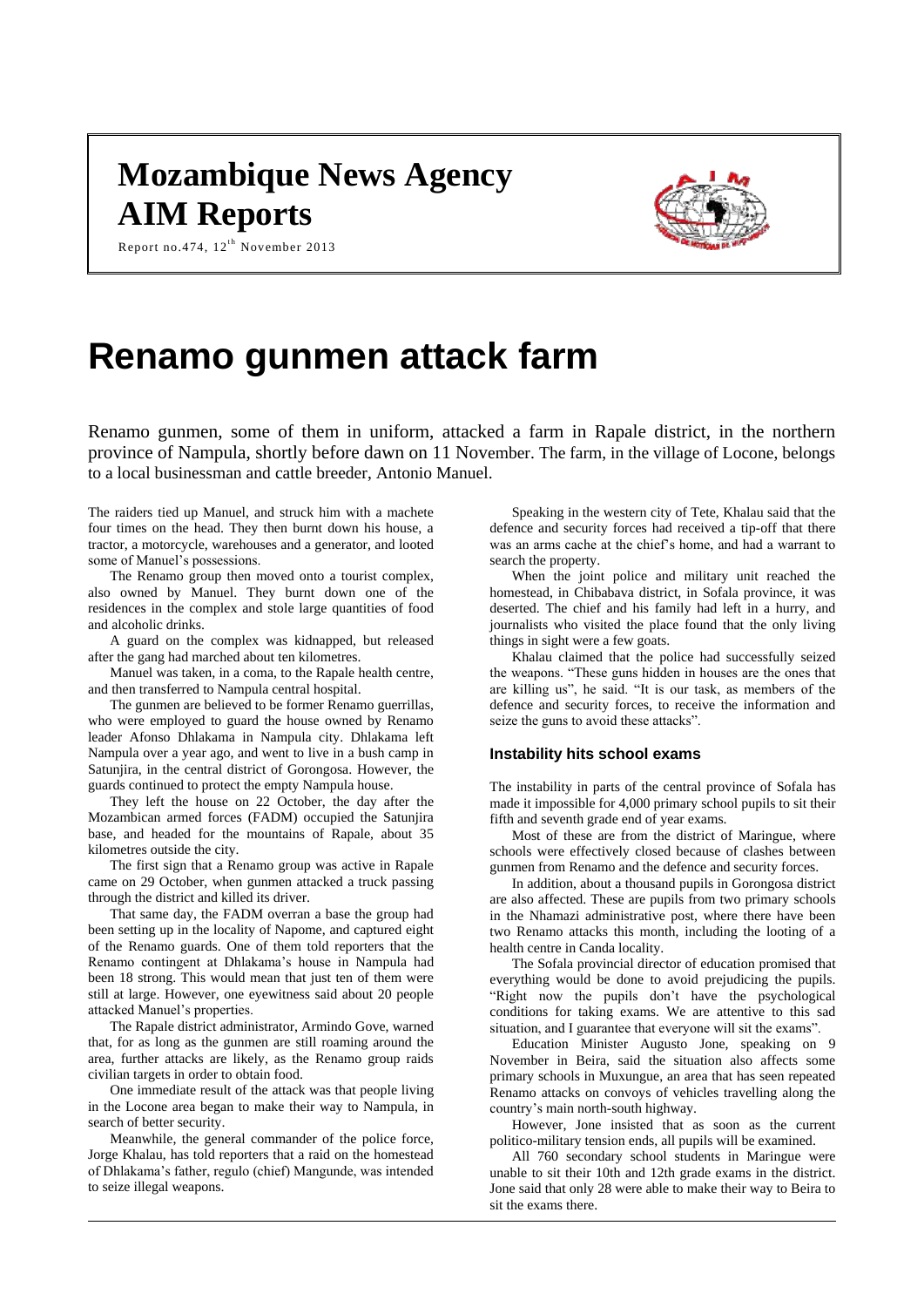## **Renamo gunman shot dead**

The Mozambican defence and security forces shot dead a Renamo gunman in a clash on 10 November in the central district of Gorongosa. This followed an attack by Renamo on Canda, in the Nhamadzi administrative post.

On 6 November, Renamo attacked a police station and looted a health centre. The small police unit was outnumbered and retreated. However, in the latest incident the police and military forces were better prepared, and repelled the early morning attack.

One member of the Renamo group died, and TV crews filmed his body later in the day. The rest of the attacked group slipped back into the bush.

Meanwhile, the Renamo office in Maputo claimed that an invitation from President Armando Guebuza for a face-toface meeting with Renamo leader Afonso Dhlakama in Maputo on 8 November only arrived at the office on that day.

President Guebuza's spokesperson, Edson Macuacua, had told reporters on 5 November that the invitation had been sent "through the habitual channels".

The Renamo national spokesperson, Fernando Mazanga, cited in the independent newssheet "Mediafax" on 11 November, said the party would now try to ensure that the invitation reached its leader.

"We have now formally received the invitation", he said. "We shall analyse it and, despite all the difficulties, we shall do everything to ensure that the reply arrives as soon as possible".

However, he stressed that the Renamo office has no idea where Dhlakama is. "If we knew where our president is, we would already have sent him the invitation", he said.

Dhlakama has not been seen in public since the Mozambican armed forces occupied his bush headquarters at Satunjira, in Gorongosa district, three weeks ago. He, and several other senior Renamo officials, left the Satunjira base before the troops arrived. He is believed to have fled into the Gorongosa mountain range.

#### **Portuguese kidnap victims released**

The Mozambican police have confirmed that two Portuguese citizens, who were kidnapped by armed gangs in Maputo and the neighbouring city of Matola, were released on 9 November.

One of the released victims is a man kidnapped two weeks ago in Maputo. The second is a woman, who works as the financial manager of a company in Matola, and who was snatched on the company premises on 7 November.

A third Portuguese, an adolescent kidnapped two week ago in the Maputo neighbourhood of Coop, has also been released.

Neither the police nor the Portuguese embassy has given the names of the victims. The circumstances of the releases are not yet known, including whether any ransoms were paid.

The police say that kidnap gangs are still holding five people, all of them of Mozambican nationality.

On 8 November, the police announced that they have arrested a man they regard as the head of a gang involved in armed robberies and kidnapping in Maputo and Matola.

The police presented the 44-year-old man, named as O. Mussa, to reporters, claiming that he had led a four member gang responsible for the abortive attempt to kidnap a 16 year old boy, the son of a local businessman, in the southern town of Namaacha in mid-August.

As for the other gang members, one of them, a 27 year old woman named H. Mandlate, is in custody in the Ndlavela women's jail in Maputo province. Another died in a shootout with the police in an attempt to raid a confectionery factory in Matola. The fourth, not named by the police, is currently a fugitive and his whereabouts are unknown.

Mussa denies all involvement in the Namaacha kidnap event.

#### **Election campaign mainly peaceful**

As the campaign for Mozambique's municipal elections ended it first week, although the atmosphere remained generally calm, there were several reports of clashes between supporters of the two main contenders – the ruling Frelimo Party and the opposition Mozambique Democratic Movement (MDM).

Perhaps the most serious incidents were in the central town of Dondo, where each side accused the other of destroying its property. According to a report in the latest issue of the "Mozambique Political Process Bulletin", published by AWEPA (Association of European Parliamentarians for Africa) and the Mozambican anticorruption NGO, the Centre for Public Integrity (CIP), police arrested both the MDM district delegate Chico Jose and an unnamed Frelimo member.

They were accused of destroying campaign material of the other party and of incitement to violence.

In Quelimane, one of the two cities that have a MDM mayor, Frelimo and MDM motorcades clashed in the neighbourhood of Sagrada on 7 November and the police arrested four MDM members.

The Zambezia provincial police spokesperson, Elsidia Filipe, said this was the only serious incident in the province so far. Filipe lamented that parties do not announce the routes of their motorcades in advance, and urged them to restrain their members.

Motorcades also clashed on 7 November in the Sabao neighbourhood of Catandica municipality, in Manica province. MDM members are accused of attacking Frelimo member Zacarias Muzaja with sticks and injuring him severely enough so that he was hospitalised. MDM officials, including the candidate for mayor of Catandica, Rangel Mairosse, did not deny the attack, but claimed it was in response to what they called constant harassment.

In Nhamayabue, in Tete province, the MDM candidate for mayor, Jose Gimo, accused Frelimo of tearing down its campaign material, and of setting fire to a hut used for the campaign. The Frelimo district spokesperson, Francisco Guta, denied the accusation.

In Xai-Xai, capital of the southern province of Gaza, two MDM members named Alfeu Bila and Arlindo Mathe were jailed at a summary trial for assaulting a Frelimo supporter in an informal market on 8 November.

The Bulletin also reports that Frelimo is continuing to use state-owned vehicles in its campaign in several municipalities, despite the clear ban in the electoral law on this abuse of state assets.

The Bulletin cites the number plates of several of these cars seen in the Frelimo campaign in Nacala, Inhambane and Mozambique Island municipalities. It also notes that the governor of the northern province of Cabo Delgado, Eliseu Machava, has been using a car from the provincial agriculture directorate to campaign for Frelimo in several of the province's municipalities.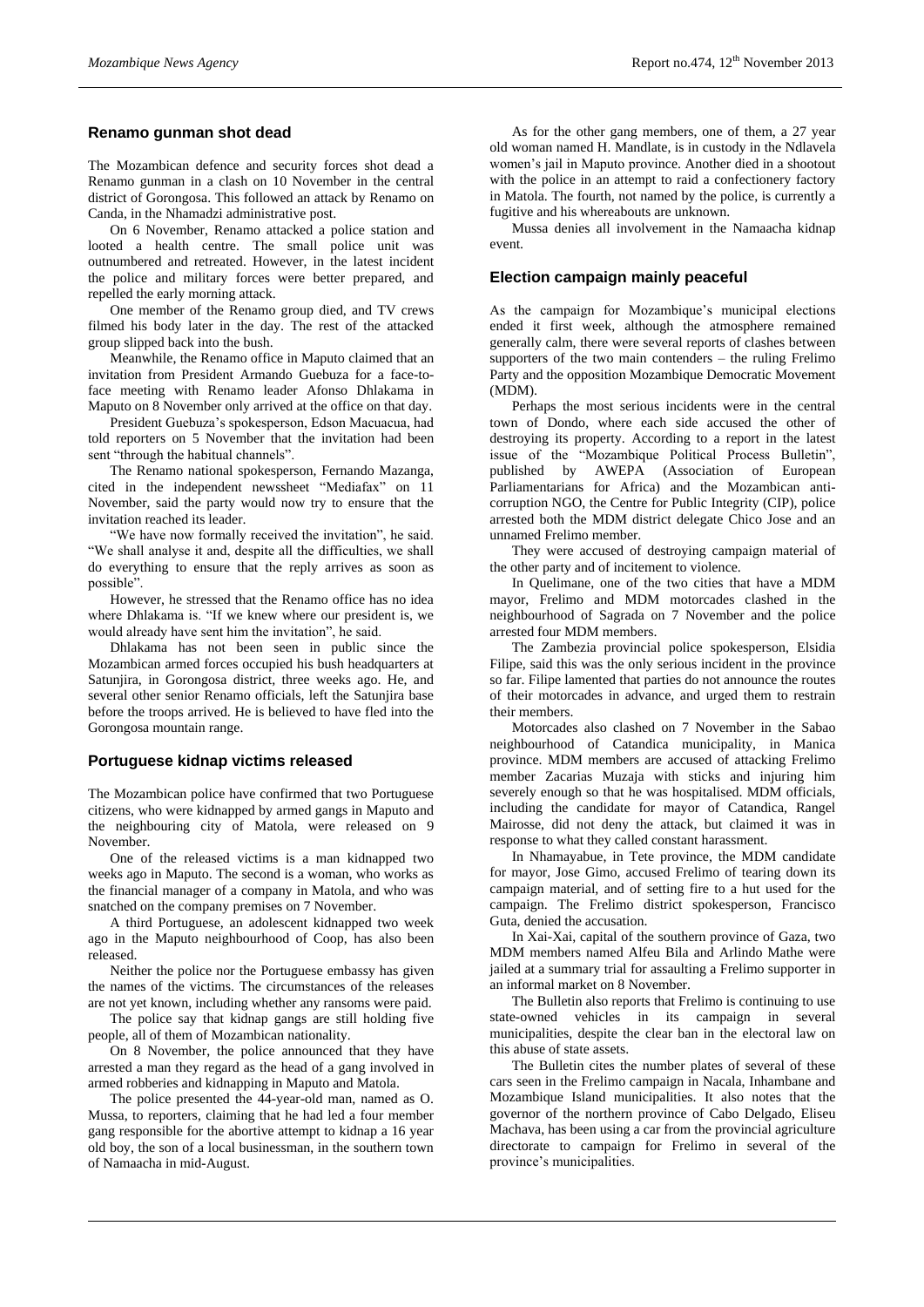## **President launches agricultural year**

President Armando Guebuza on 8 November urged agricultural producers, and all those involved in the agricultural value chain, to commit themselves anew to productivity, to make the most of the country's potential.

He was speaking at Chicumbane, in the southern province of Gaza, at the ceremony formally launching the 2013/14 agricultural campaign.

"In our tradition, the opening of an agricultural campaign represents the inauguration of a further cycle of activities to produce food and generate income", President Guebuza said. "It is always a moment of festivity and celebration".

It is a moment, he added, "for renewed hope of higher levels of production in the coming campaign, a state of spirit generated by unshakeable faith that the land is generous and rewards those who work it".

It was not only farmers on whom success depended. "We are relying on the extensionists and the community leaders", he said. "We are relying on the wholesalers, the traders and the transport operators. We are also relying on those involved in agro-processing and exporting our goods. We also rely on the researchers, the academics and the laboratory technicians".

President Guebuza warned that the rainy season brings with it the danger of possible floods. Chicumbane is in the Limpopo valley and at the start of this year the valley was swept by major flooding. He urged his audience to follow the guidelines from the local authorities about preventive measures that should be taking.

Low lying areas near the major rivers were fine for agriculture, he added, but farmers should not try to live there. "We should build our houses on higher ground, to avoid the risk of losing everything in the event of floods", he said.

Before launching the campaign, the President visited the Technology Transfer Area of the Lower Limpopo irrigation scheme, where the Italian company Igo Sammartini is working with peasant farmers from the nearby Vladimir Lenin village.

According to Igo Sammartini engineer Armando Bambo, this is an area that has not been touched by farmers for about a century. When the company moved in the land was covered with beds of reeds two metres tall.

The project involves an area of 15 hectares, and 60 farmers, each cultivating 2,500 square metres (a quarter of a hectare). The company says it has invested \$5 million in such interventions as opening drainage channels.

## **Thirteen accused of Education Ministry theft to stand trial**

Mozambique's Central Office for the Fight Against Corruption (GCC) announced on 6 November that 13 of the 22 people accused of major thefts in the Ministry of Education will shortly face trial.

The GCCC spokesperson, Bernardo Duce, told a press conference that the amount of money stolen from the Ministry is now put at 33 million meticais (about \$1.1 million).

The theft became public knowledge last February. The main scheme used to drain money from the Ministry was the payment of wages to fictitious staff, through a parallel wages sheet. This cost two million meticais a month, which suggests that the scheme may have been going on undetected for at least 16 months.

The sums involved are much less than was believed when the case first came to light. Then the figure of 144 million

meticais, stolen over a six year period, was mentioned. Duce said the figure came down to 33 million meticais during the preliminary investigations into the case.

Of the 13 people charged, only four are Education Ministry workers. The others are people from outside the Ministry who benefitted from the fraud.

As for the other nine suspects, they cannot be formally notified and charged, because they have disappeared. Rather than delay the trial until they are found, prosecutors have decided to open a separate, autonomous case against them.

Among those who have vanished are the former head of the finance department and two other members of the Administration and Finance Directorate of the Ministry.

In another case, Duce revealed that two officials of the Mozambique Tax Authority (AT), who worked on processing AT wages, have been accused of stealing 590,000 meticais.

"On the wages sheet this group replaced names of their colleagues with the names of other people, who had no contractual ties with the institution", he said.

Duce said that in October the GCCC had handled 44 cases against public officials accused of corruption. So far, charges have been brought in eight of these cases. A further eight cases were tried during the month, resulting in sentences ranging from fines to four years imprisonment.

## **CFM earns \$53 million from coal**

The transport of coal from the Moatize coal basin in the central Mozambican province of Tete to the port of Beira, along the Sena rail line, has earned the Mozambique port and railways company, CFM, over \$53 million so far this year, according to a report on Radio Mozambique.

This results from handling three million tonnes of coal, compared with 1.5 million tonnes in the same period of 2012.

Candido Jone, the managing director of the central division of CFM, said the coal was produced by the Brazilian company Vale and the Anglo-Australian Rio Tinto. Two other companies are producing smaller amounts of coal. But so far, they are sending them to Beira by road. They are the Indian company Jindal, and Minas de Moatize, a subsidiary of the British-based Beacon Hill Resources.

Jone, who was speaking last week during a visit by Transport Minister Gabriel Muthisse to the Beira port and rail complex, said that the exports had involved 82 ships carrying the coal to markets in Asia, America and Europe.

Muthisse said there remain major logistical challenges in scaling up coal exports. He pointed to work under way to increase the handling capacity of the Sena line from 6.5 to 20 million tonnes by February 2015, and to expand the facilities at Beira so that the port can deal with exports of 26 million tonnes of coal a year.

Beira alone cannot deal with the vast amounts of coal that the mining companies say they will be exporting in the near future. Other ports will therefore come into play. Vale is financing a new railway from Moatize through southern Malawi that will link up with the existing line to the northern port of Nacala. A new mineral port is to be built at Macuze, in Zambezia, which implies building another new railway, this time exclusively within Mozambique.

Muthisse said that the amount of coal to be transported by the country's railways and ports could rise to 100 million tonnes a year.

He added that Beira port should not neglect its traditional clients. On the contrary, it should make every effort to increase the handling of cargo to and from countries such as Zimbabwe, Zambia, Malawi and the Democratic Republic of Congo.